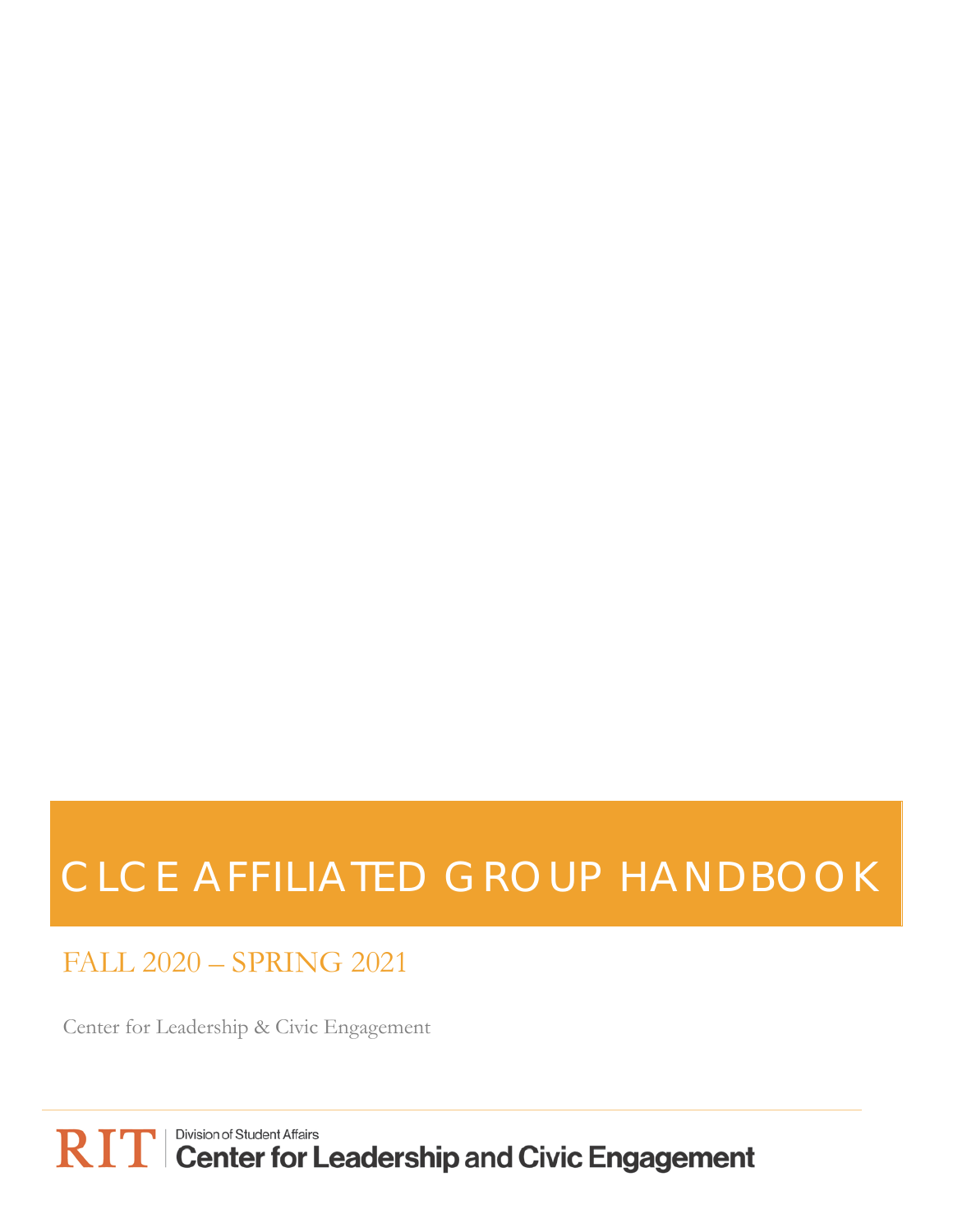## Table of Contents

CLCE Affiliated Groups – Page 2 Privileges associated with recognition – Page 3 Guidelines for Recognition – Page 4 Membership – Page 6 Community Supporter and Guest Guidelines – Page 7 Administrative Tasks and Communication – Page 10 Affiliated Group Finances – Page 15 Tracking Your Budget & Expenditure Requests – Page 16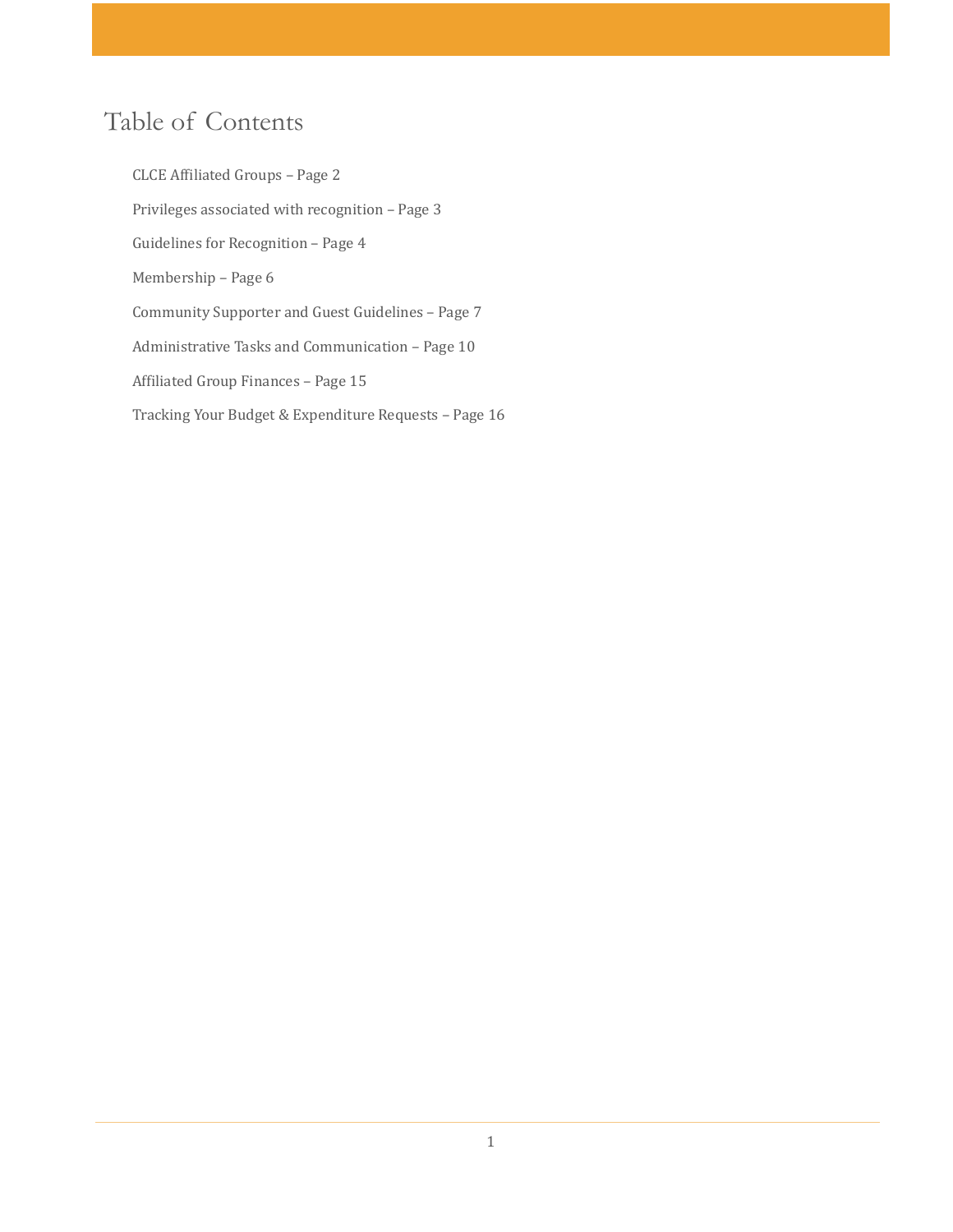# CLCE Affiliated Groups

#### ALPHA PHI OMEGA

CLCE Advisor – Alex Tubridy, Civic Engagement Coordinator

APO is a co-ed fraternal organization based on the ideals of Scouting. We are men and women dedicated to community service, leadership, and friendship. We have brothers from all backgrounds and walks of life - all of which take part in our service program, serving young and old, campus and community, the nation and our own members

#### NATIONAL SOCIETY FOR LEADERSHIP & SUCCESS

CLCE Advisor – Alex Tubridy, Civic Engagement Coordinator

The NSLS is an organization that helps its members develop personally, professionally and academically. Members will learn to succeed at their goals through The Society's leadership speaker series, as well as through being part of a community where like-minded success-oriented individuals come together to help each other. Members not only will gain the skills needed to succeed in their own lives, but they will also learn the tools needed to create a better world through community service and cooperation.

#### SILVER WINGS

CLCE Advisor – Alex Tubridy, Civic Engagement Coordinator

Silver Wings is a professional organization dedicated to creating proactive, knowledgeable, and effective civic leaders through community service and education about national defense. As a self-governed organization, all positions on a local, regional, and national level are held by various students in Silver Wings. Not only are there many positions in our local chapter, but students may run for higher positions at the national level.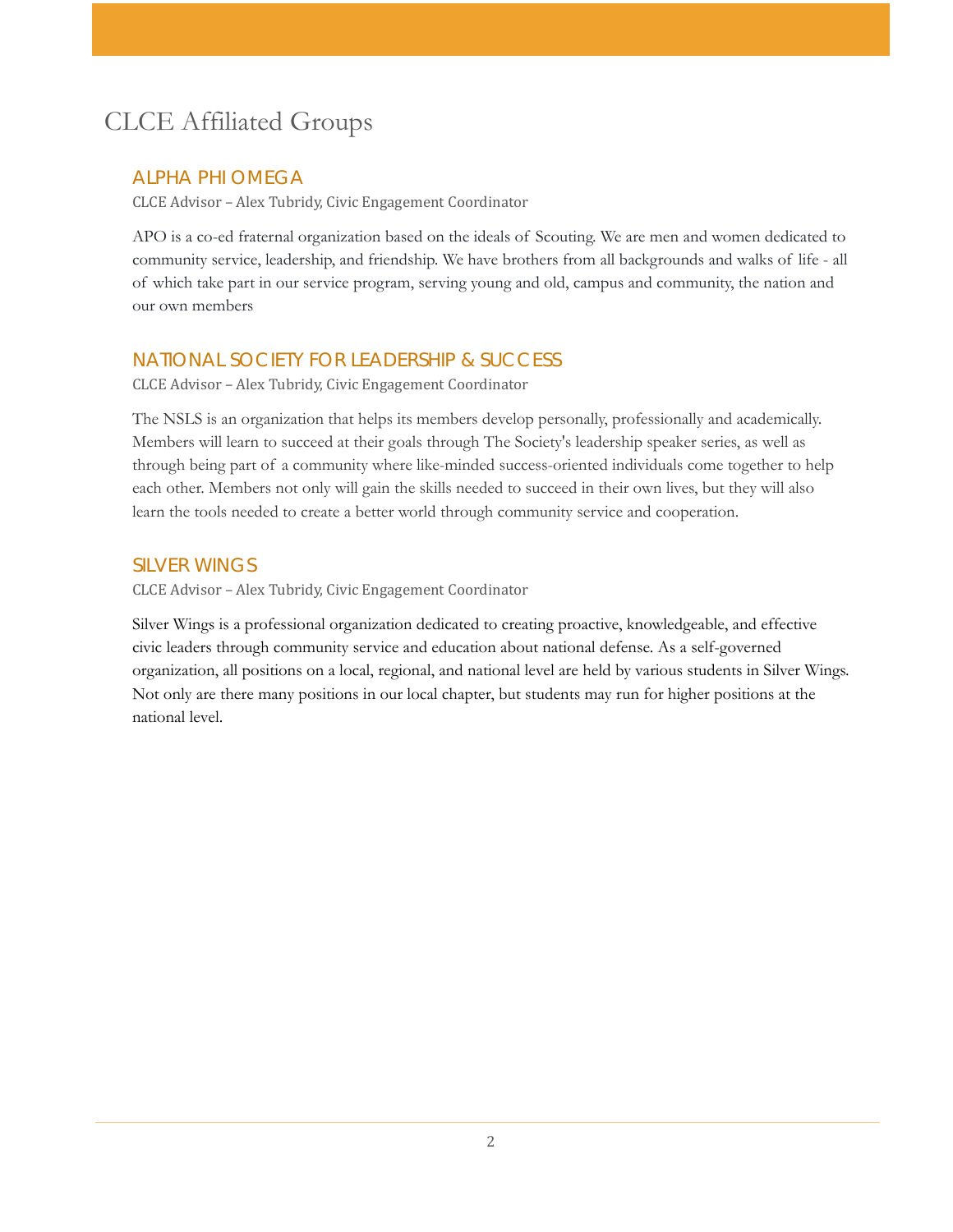# Privileges Associated with Recognition

### CENTER FOR LEADERSHIP AND CIVIC ENGAGEMENT ADVISOR

Your CLCE Advisor is a great resource for you to help your group set and achieve goals as well as follow proper procedures. The president and treasurer must meet monthly with your advisor. During these meetings you should share what upcoming events you have, any issues that the group may currently be facing, and any questions you have for your advisor.

### RECOGNITION INCLUDES BUT IS NOT LIMITED TO THE FOLLOWING:

- Use of RIT name as part of the organizational name
- Affiliation with RIT programs and activities
- Requesting University funds through Center for Leadership and Civic Engagement (up to \$750)
- Use of University space, equipment, services and other resources as deemed appropriate
- Access to administrative services as provided by the Center for Leadership and Civic Engagement
- Listing in CLCE general marketing (website and brochures)
- Access to leadership training materials and resources
- Permission for the distribution of literature, flyers or organizational print materials in the Student Alumni Union and the Campus Center

#### LIMITATIONS OF RECOGNITION

Recognition of a student organization by RIT & CLCE does not:

- Allow the organization to act as an agent of RIT
- Authorize the organization to enter into contracts or otherwise act on behalf of RIT
- Authorize the organization to use:
	- RIT's name for any commercial purpose or in any way, written or spoken, which may reflect adversely upon the University
	- Their recognition to act in any official or nonofficial capacity as a governing body
	- The RIT logo or any copyrighted symbol of RIT
	- Imply RIT sponsorship of, control over, or responsibility for the activities of the organization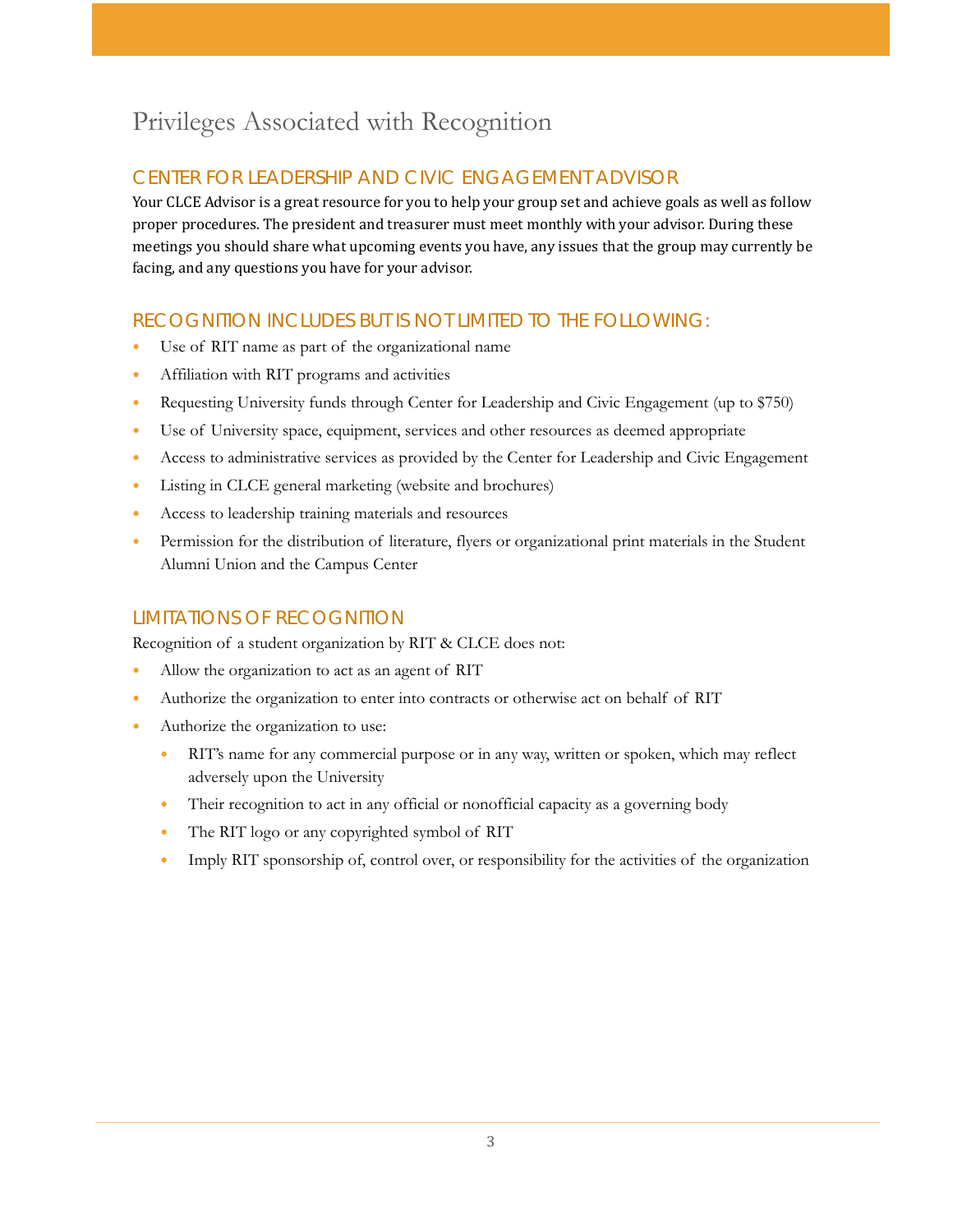# Guidelines for Recognition

### APPLICATION

Note: The CLCE is not currently accepting new groups

Student Groups that are not eligible to be recognized by Student Government can apply to be affiliated with the Center for Leadership and Civic Engagement. To be considered for affiliation with the Center for Leadership and Civic Engagement, all organizations must submit the following:

- Statement of intent from the President addressing the following:
	- o Why is your organization interested in being supported by the Center for Leadership and Civic Engagement (CLCE)?
	- o How does your organization support engagement, leadership and service?
	- o In what ways do you envision utilizing support from CLCE?
- Statement of support from the membership (see attached)
	- o All members must sign this so that we can document that this is the desire of the organization as a whole.
- (If applicable) Statement of support from the national organization.
	- o This is to make sure that your national organization understands the implications of the affiliation with CLCE.
- Your organization's constitution

Organizations may be denied affiliation with CLCE for reasons including but not limited to:

- Organization is eligible for recognition from Student Government
- Application submitted by the organization is incomplete
- CLCE cannot manage the administrative needs of the organization
- The mission of the organization does not align with CLCE's mission
- Organization is not in good standing with RIT

#### **COMPLIANCE**

CLCE Affiliated Groups must be in compliance with the Code of Student Conduct and all other applicable policies of the Rochester Institute of Technology, including, but not limited to:

- D18 Student Conduct Process
- D19 Student Gender-Based and Sexual Misconduct Policy
- C10 Political and Legislative Activities Policy
- C11 Policy on Freedom of Speech and Expression
- $\bullet$  C20 Vending Policy
- Campus Life Posting Policy
- Student Clubs and Student Groups Website Policy

All policies can be found at https://www.rit.edu/academicaffairs/policiesmanual/policies/governance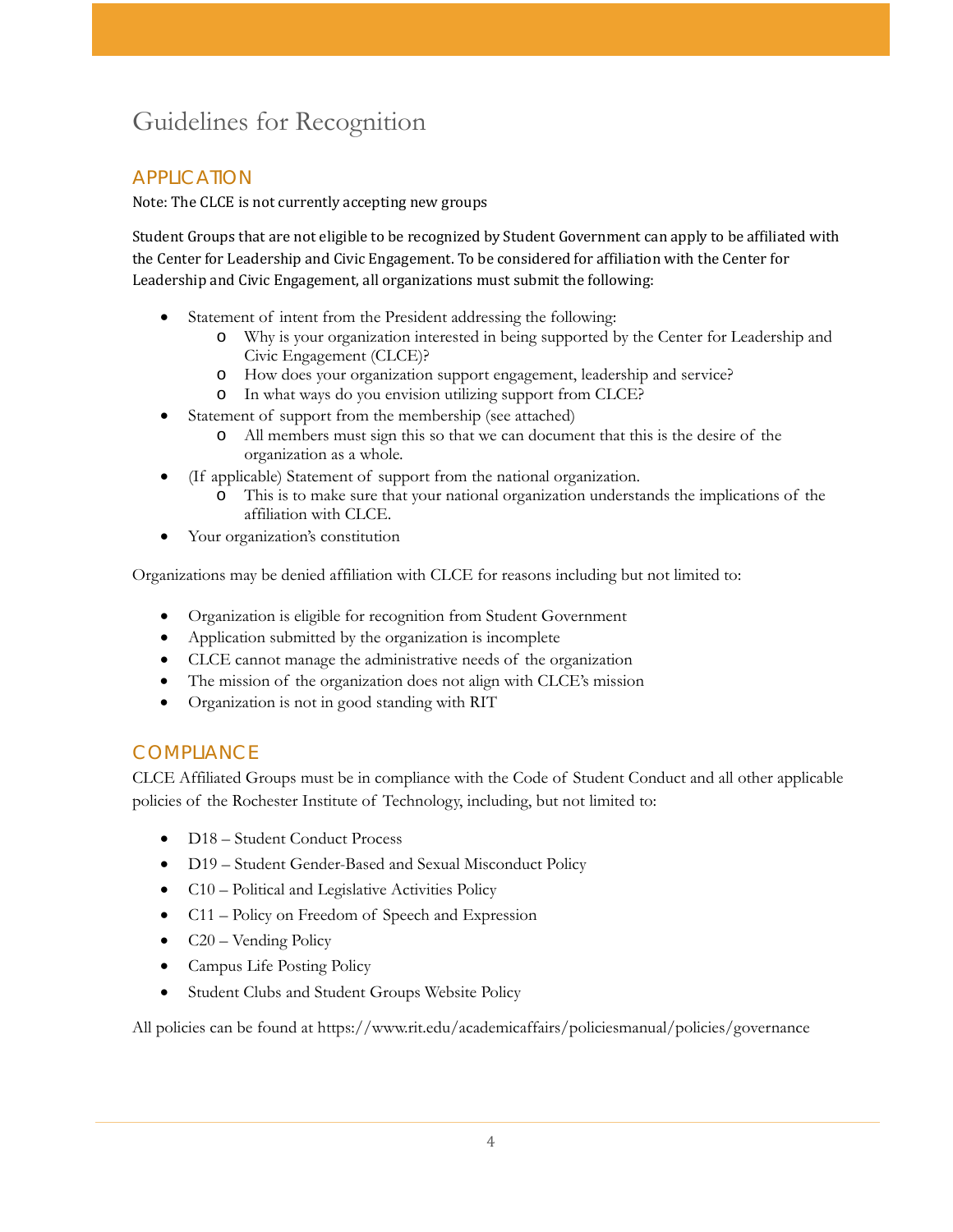Official affiliation can be refused or revoked at any time for reasons including, but not limited to:

- Contradicts the objectives and mission of CLCE and/or RIT, or the spirit of this handbook
- Engages in activities that interfere with normal activities of the University or the rights of others within the university
- Partakes in activities that present danger to property, personnel and/or functions of the university
- Refuses to comply with federal or state law, or university rules and regulations
- Discriminates against members and the RIT community and does not provide equal opportunity regardless of race, color, creed, age, marital status, sex, gender, religion, sexual orientation, gender identity, gender expression, national origin, veteran status, or disability.

An active group is one that completes required paperwork, communicates regularly with the CLCE, attends mandatory meetings and trainings, completes the Group Affiliation Process every year, and runs any financial transactions through their group account. A group that has been operating but not completing the terms listed is therefore not considered an active group. To become active they will have to reapply through the CLCE.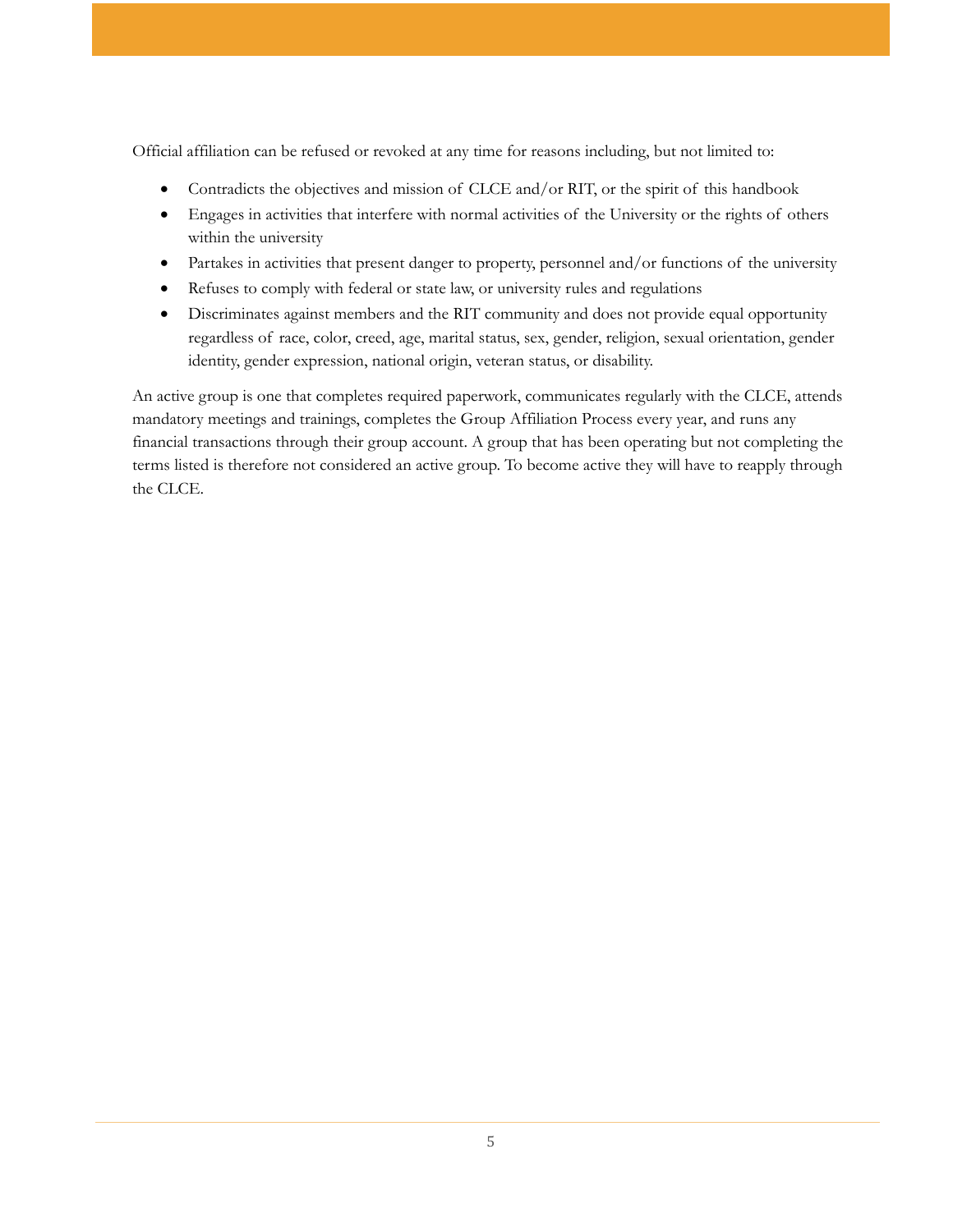# Membership

- 1. For the purpose of these Guidelines: the term STUDENT is defined as all students attending RIT who have paid their Student Activities fees for the current semester. RIT students who have successfully appealed their Student Activities fees must be considered ineligible. RIT faculty, staff and alumni will be considered NON-STUDENTS. RIT Alumni may not hold officer positions or maintain voting privileges within an organization. Alumni members may participate in student organization events; however access to RIT services through club events may be limited. Additionally, e-board membership is limited to current full-time students at RIT. The involvement of Non-RIT community members is defined within the Community Supporter and Guest Guidelines.
- 2. Membership in recognized organizations, including classes of membership, may not be restricted on the basis of race, religion, political beliefs, gender, age, ability, or sexual orientation.
- 3. Active membership as defined above includes the following privileges and responsibilities: holding office, voting, authorizing and requesting funds, eligibility for awards, ability to represent the organization.
- 4. The Center for Leadership and Civic Engagement reserves the right to request the current membership list of any CLCE Affiliated Group. This list must include all members' names. Membership lists will be held in confidence except for election purposes, official Center for Leadership and Civic Engagement or RIT Student Affairs business and University requests. Lists are updated and maintained through the Center for Leadership and Civic Engagement but are not distributed openly. No information, in whole or part, will be released to any party external to RIT without the express written permission of the student group involved.

### **OFFICERS**

- 1. All Affiliated Group officers must be currently enrolled RIT students in good academic standing (with both RIT and his/her academic department) and may not be currently on a conduct sanction of disciplinary probation or higher. Officers must be RIT students. RIT alumni, faculty, staff and non-RIT members are not eligible to hold officer positions.
- 2. Alumni of the Affiliated Group may not hold officer positions or maintain voting privileges within the groups. Alumni members may partake in club events.

#### ADVISORS

- 1. Each group is required to maintain an advisor who is a full-time faculty or staff member at RIT.
- 2. Affiliated Groups are required to keep their advisors updated and aware of issues. Students should be meeting with their advisors, asking for guidance and support, and utilizing them as a resource of RIT policies and procedures.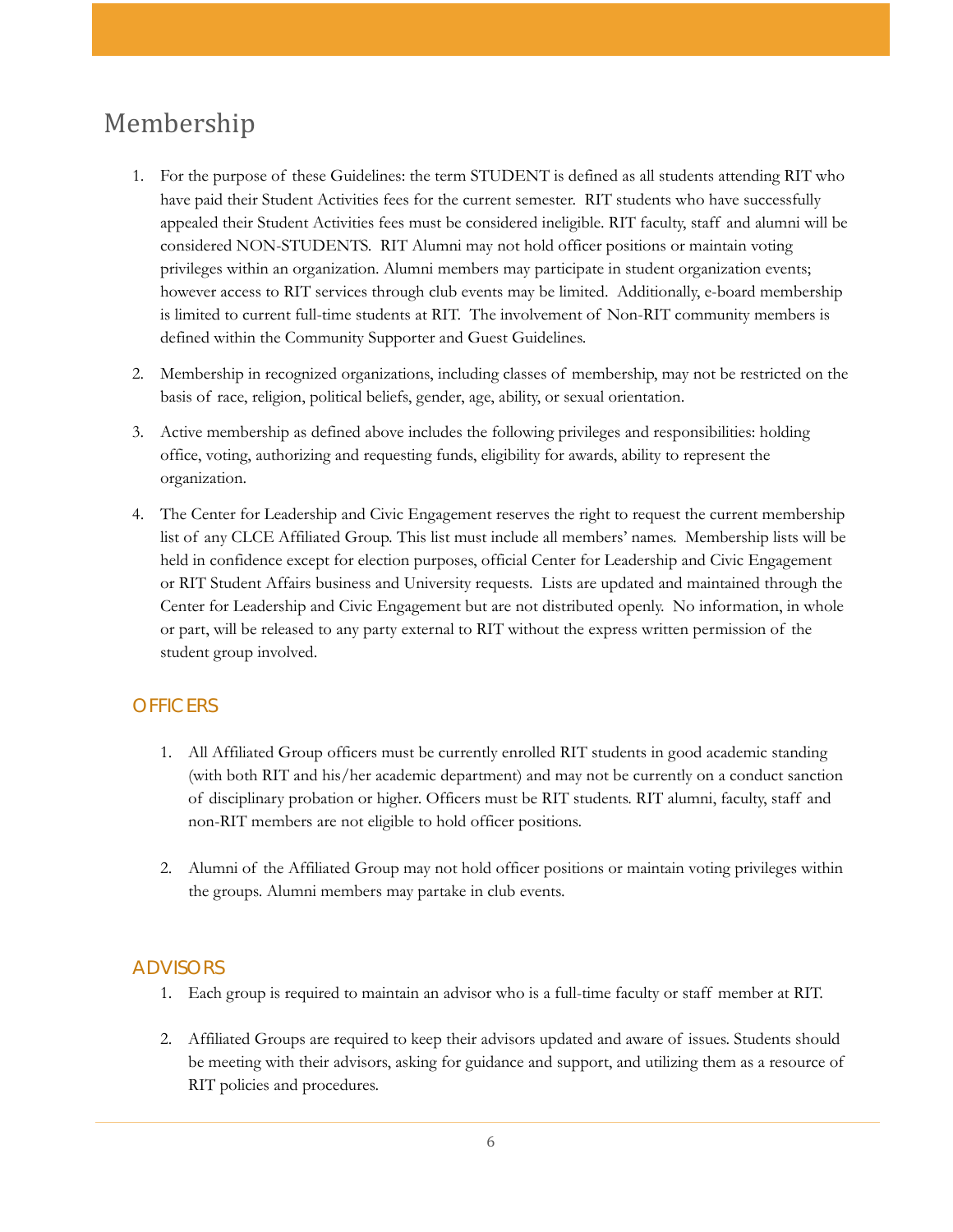## Community Supporter and Guest Guidelines

RIT Student Organizations are designed, lead and funded by current, matriculated students. We welcome supporters in the community, both alumni and local persons of interest to the Club. The title of Community Supporters gives some additional privilege than Guests, who must be invited by and be the responsibility of a Student Member, as outlined in the Guest Policy. We welcome the contributions of Community Supporters who bring knowledge and/or skills that the student organization needs in its endeavor.

#### THE ROLE OF COMMUNITY SUPPORTERS

The role of a Community Supporter is to bring skills or knowledge that are beneficial to the student organization's efforts and to work with Student Members. Community Supporters cannot simply use the club as a place to practice the hobby/interest/etc.

Section 1: Becoming a Community Supporter:

In order to become an official Community Supporter, the interested person must approach a member of the Executive Board to begin the enrollment process. As required by RIT, Community Supporters must be able to show that they bring some skills or knowledge that is beneficial to the club, and are not simply using the student organization as a place to practice the hobby/interest. If the Executive Board determines that an applicant satisfies this requirement, the applicant will be required to read and agree to the student organization's policies and procedures, and sign the Community Supporter Agreement to indicate that they will abide by the policies and procedures set forth by the student organization and the policies set forth by RIT. This verification and enrollment process will be required to be acknowledged annually.

Section 2: Getting Involved:

A Community Supporter does not hold any decision making authority in any stage of a project, event, meeting, or other club activity. All decisions shall be made solely by the student and/or Executive Board members. Community Supporters do not have any voting privileges in the organization. All suggestions and advice from Community Supporters are welcomed and appreciated, but they may not finalize decisions. Community Supporters who experience conflicts with a student member may bring this to the attention of the Executive Board.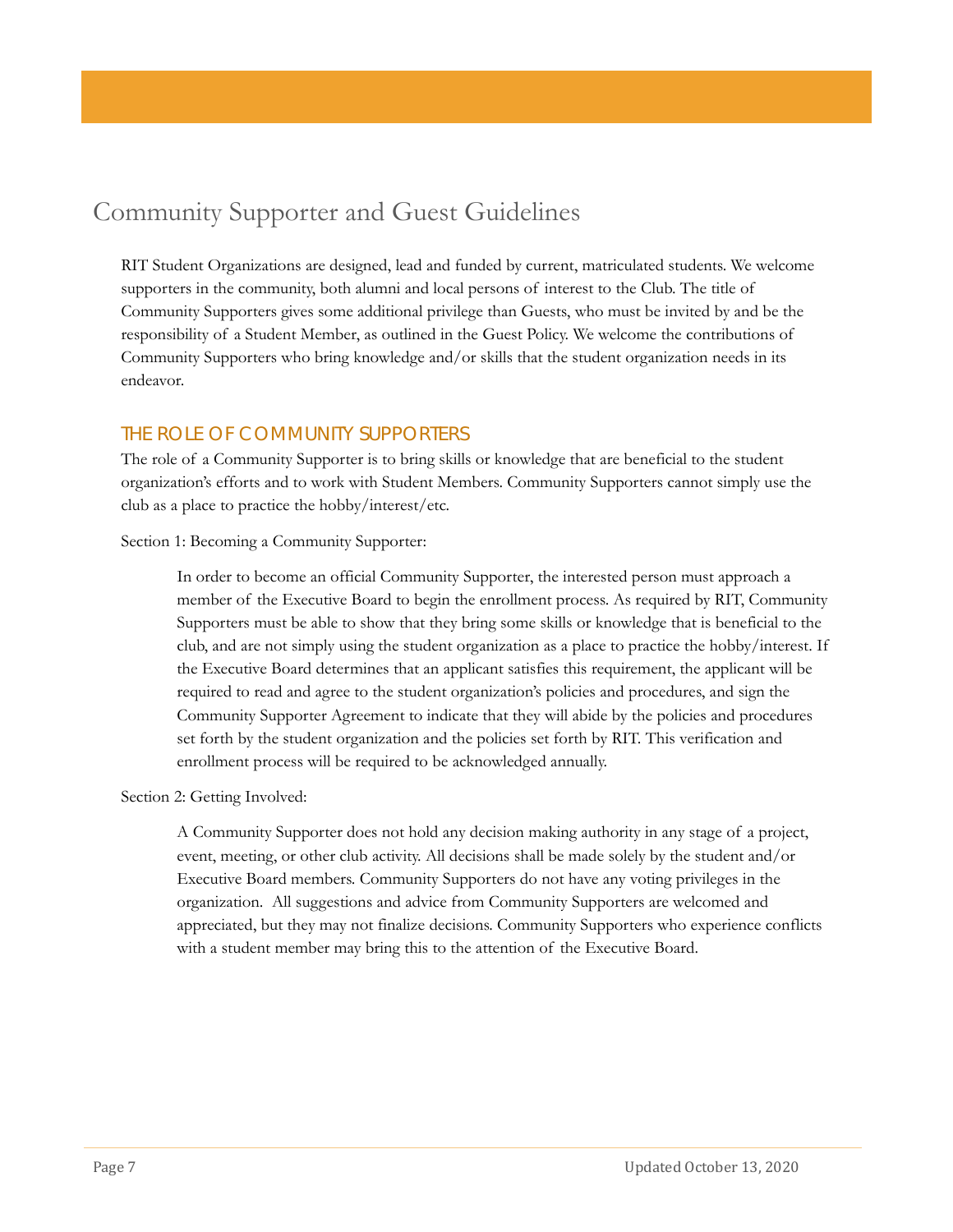#### Section 3: Monetary and Supply Contributions/Spending:

Community Supporters may not purchase or provide their own supplies when working on a student organization project, equipment, or property. Any supply needs should be brought to the Executive Board, and funds can be appropriately distributed. If a Community Supporter wishes to make a donation, it is required to be processed through Center for Leadership and Civic Engagement. If Community Supporters wish to donate small amounts of materials, this may be done at the discretion of the Executive Board and will need to be catalogued through the Office of Development as a Donation. These materials or funds immediately become club property. All projects, equipment, property, etc worked on for the student organization are the property of the student organization. Under no circumstances may Community Supporters spend student organization funds.

#### Section 4: Dues and Additional Club Activities:

There are no dues charged for Community Supporters, but donations are always appreciated to aid in the construction and maintenance of the club. Community Supporters are welcome to attend annual club events, but are required to pay a small fee to cover the cost of provided meals, etc. Community Supporters will also be required to purchase any attire or other item that the Affiliated Groups may give to members should they wish to have one.

#### Section 5: Removal

In the event that a Community Supporter does not adhere to the guidelines and policies set forth by the student organization and by RIT, their status as a Community Supporter may be revoked, as determined by the Executive Board or a professional staff member from the Center for Leadership and Civic Engagement. If issues arise, they will be addressed by the Executive Board in consultation with the Center for Leadership and Civic Engagement, and the violator given the opportunity to correct their behavior. If violations of policy continue, the status of Community Supporter can be revoked by the Executive Board. In such instances, the person may only be welcome under the club's Guest policy. If serious circumstances necessitate, a person may be asked not to return in accordance with University policy.

#### Section 6: Competition/Representation

Community Supporters and Guests are not allowed to represent and/or compete for RIT or their respective RIT Club in competitive games, tournaments, intercollegiate events, or other forms of competition. This policy includes the participation in athletic competition, as well as other forms of competition such as artistic, knowledge-based, engineering, business, or similar competitions in which RIT Club members compete against non-RIT students or the outside community.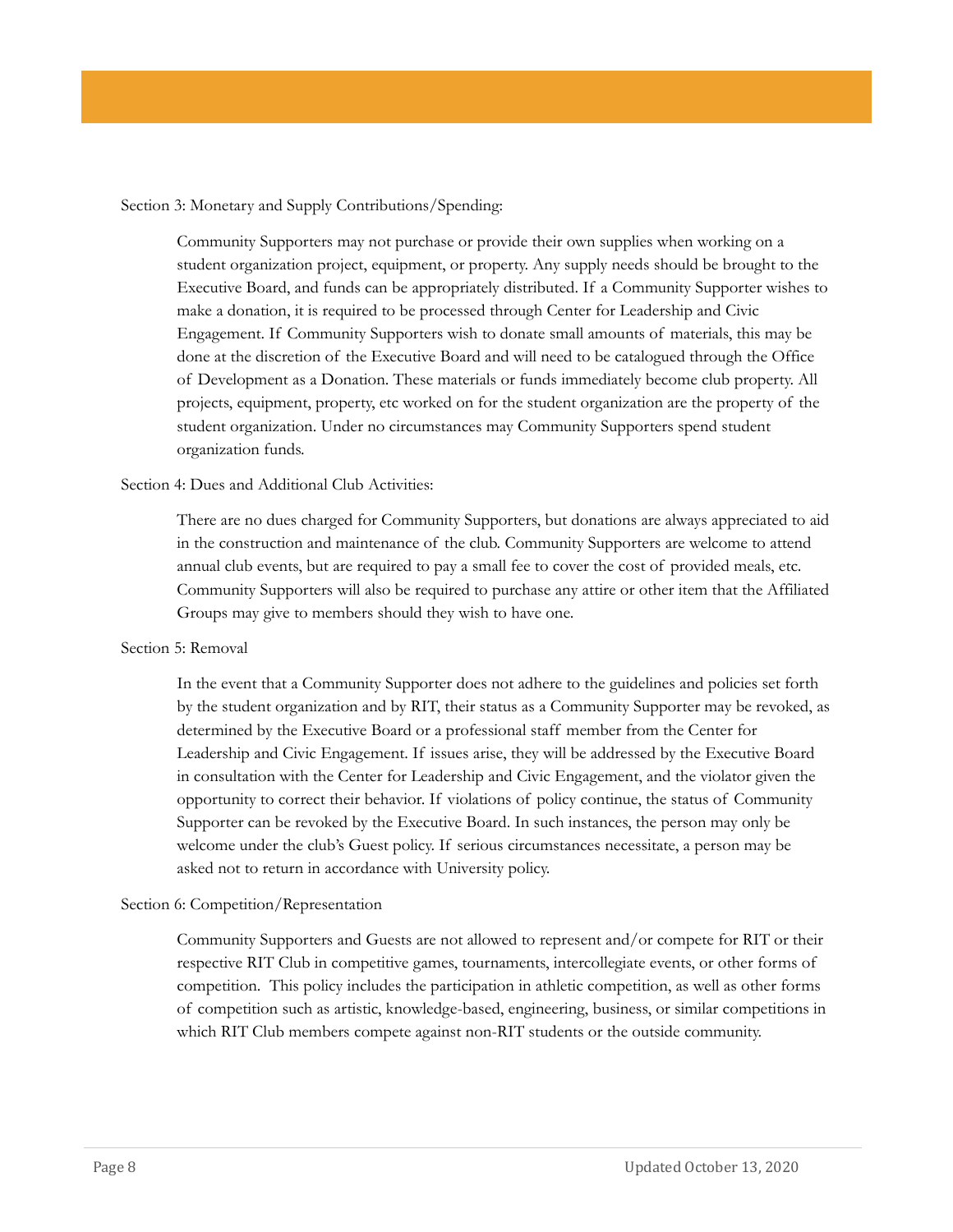# Guest Policy

RIT is open to visits by Guests. All Guests are welcome during normal club meetings and during open houses or fairs. Any Guest that wishes to participate in these activities must do so under the invitation and guidance of a Student Member. The student who invites the Guest must sponsor them for the entire duration of their visit and is responsible for their behavior. The Student Member is responsible for any damages that may occur as a result of a Guest's participation and is also responsible for ensuring that any equipment is returned to the condition it was found in or better.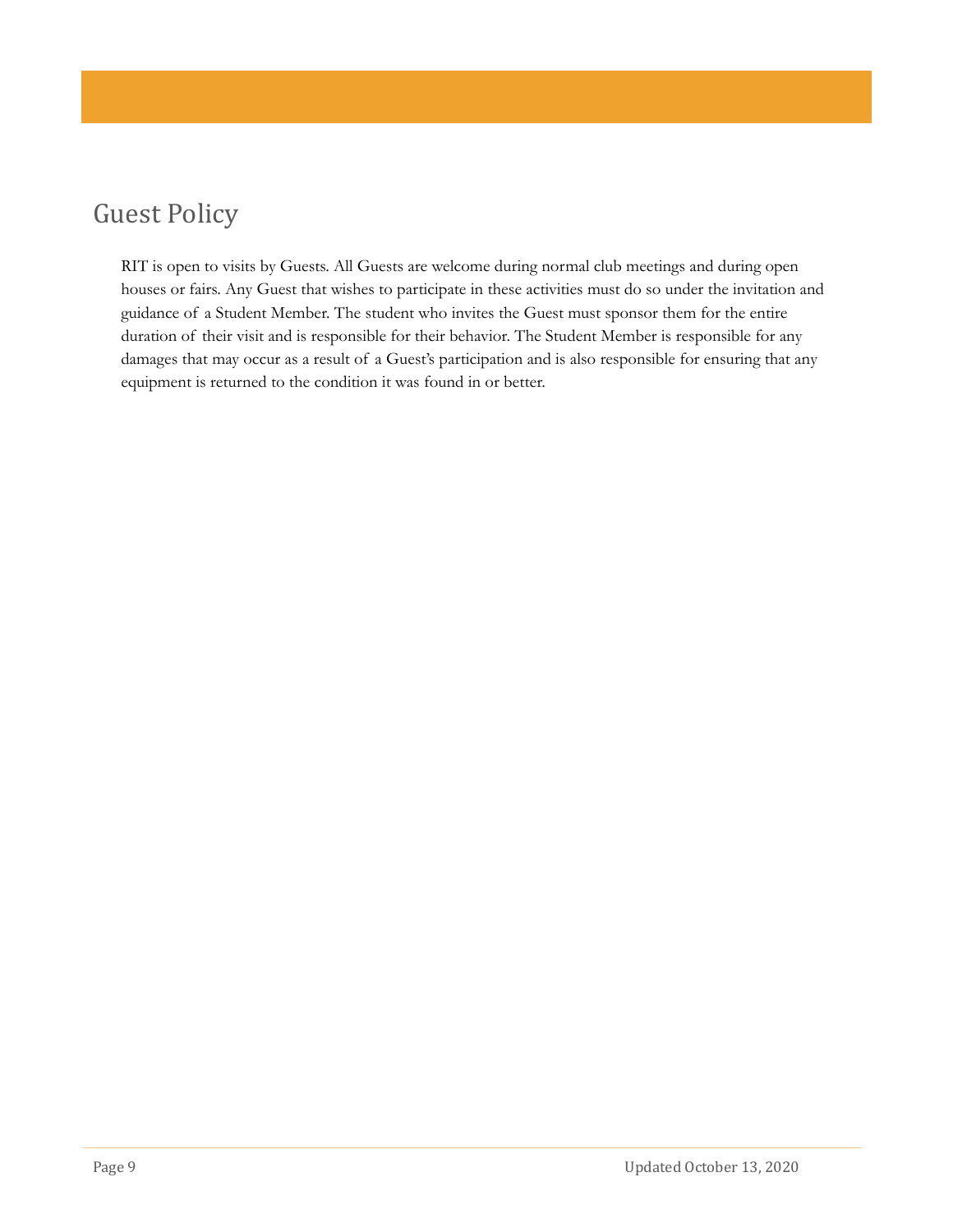### Administrative tasks & Communication

### COMMUNICATING WITH CLCE

Throughout the year, there might be changes within your group. To avoid having your group account frozen or placed on hold please keep the CLCE up to date on the issue or problem at hand so they can help! CLCE staff is very flexible and willing to account for circumstances; however we need communication from clubs to keep aware of what is happening. You may reach out to your CLCE advisor at any time.

### AFFILIATED GROUP MANDATORY TRAININGS

All affiliated groups are required to attend Affiliated Group mandatory trainings unless previously excused by the Civic Engagement Coordinator. Notification of absences should be made to the Civic Engagement Coordinator at least 24-hours prior to the training. CLCE will give clubs a 24 hours window to respond as to why they missed the meeting; if notification of absence cannot occur within 24 hours prior (due to emergency purposes) then please notify the CLCE Civic Engagement Coordinator as soon as possible. If no notification occurs, the group will be placed on hold. These meetings provide an opportunity for important training and information sharing.

#### GROUP INACTIVITY

Any group that falls inactive, for whatever reason, for a duration of two consecutive semesters will need to reapply for affiliation status and recognition through the CLCE.

### ACADEMIC EXEMPTIONS

Participation in group activities does not exempt a student from academic requirements of the university. It is the responsibility of the student to make prior arrangements with their professor or advisor if missing class due to extracurricular club involvement. The CLCE will only assist in providing documentation of participation in an outside event if a clear case can be shown that the student is an active member of the club, listed on the roster, and involved.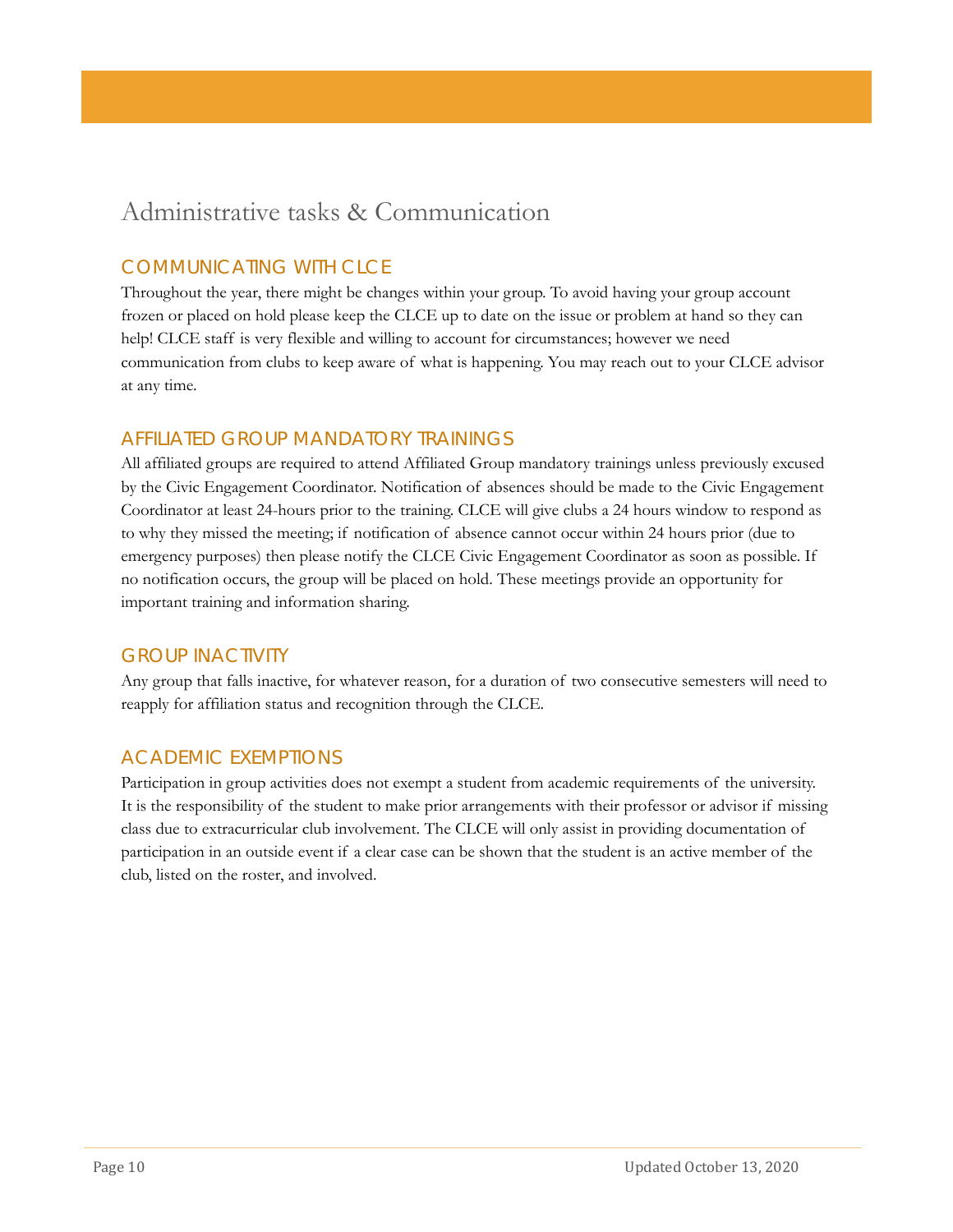### RIT PURCHASING POLICY

If your total order is UNDER \$1500 you can work with any vendor you wish. If your total purchase will be OVER \$1500 then you MUST get three quotes from vendors and one quote MUST be from Staples Promotional Products. If Staples is not the lowest quote, you can use the vendor that does come in lower. You MUST however get bids for the same/like items.

*Staples Promotional Products*  Nanette Durr Sales Coordinator, Staples Channel Support 1520 Albany Place SE Orange City, IA 51041-0147 P: (800) 369-2277 ext. 2677 [nanette.durr@Staples.com](mailto:nanette.durr@Staples.com) staplespromotionalproducts.com

If you have more questions on this process, please come and see Sarah Mancuso, the CLCE Senior Staff Specialist or email a[t sl](mailto:bmtccl@rit.edu)mcpm@rit.edu.

Please refer to the following link for guidance and procedures when using the procurement card:

https://www.rit.edu/fa/controller/procardguide.html

#### PROMOTIONAL VENDORS

If you don't know any promotional vendors to work with, these two are local and very helpful. They can also bring samples of items you are looking for:

*Think Tank Promotional, Inc*  Kris Smith, Account Executive Phone: (585) 244-5772 [ksmith@thinktankpromotional.com](mailto:ksmith@thinktankpromotional.com) thinktankpromotional.com

*Business Product Center/Casual Friday Inc.* Mimi Wakefield, Account Executive 585-544-9470 x 106 mwakefield@bpconline.com [www.casualfridayapparel.com](http://www.casualfridayapparel.com/) [www.bpconline.com](http://www.bpconline.com/)

#### INTERNAL RIT CHARGES

There may be costs associated with utilizing RIT Service Providers, If you request services through EMS that require payment, your CLCE advisor will sign off on the charges.

Other RIT internal charges may include the Hub, Dining Express, and the Digital Den. Credit cards should not be used for these services. To pay for services from providers such as these, you need to plan ahead to work with your advisor to use the correct form to pay for services.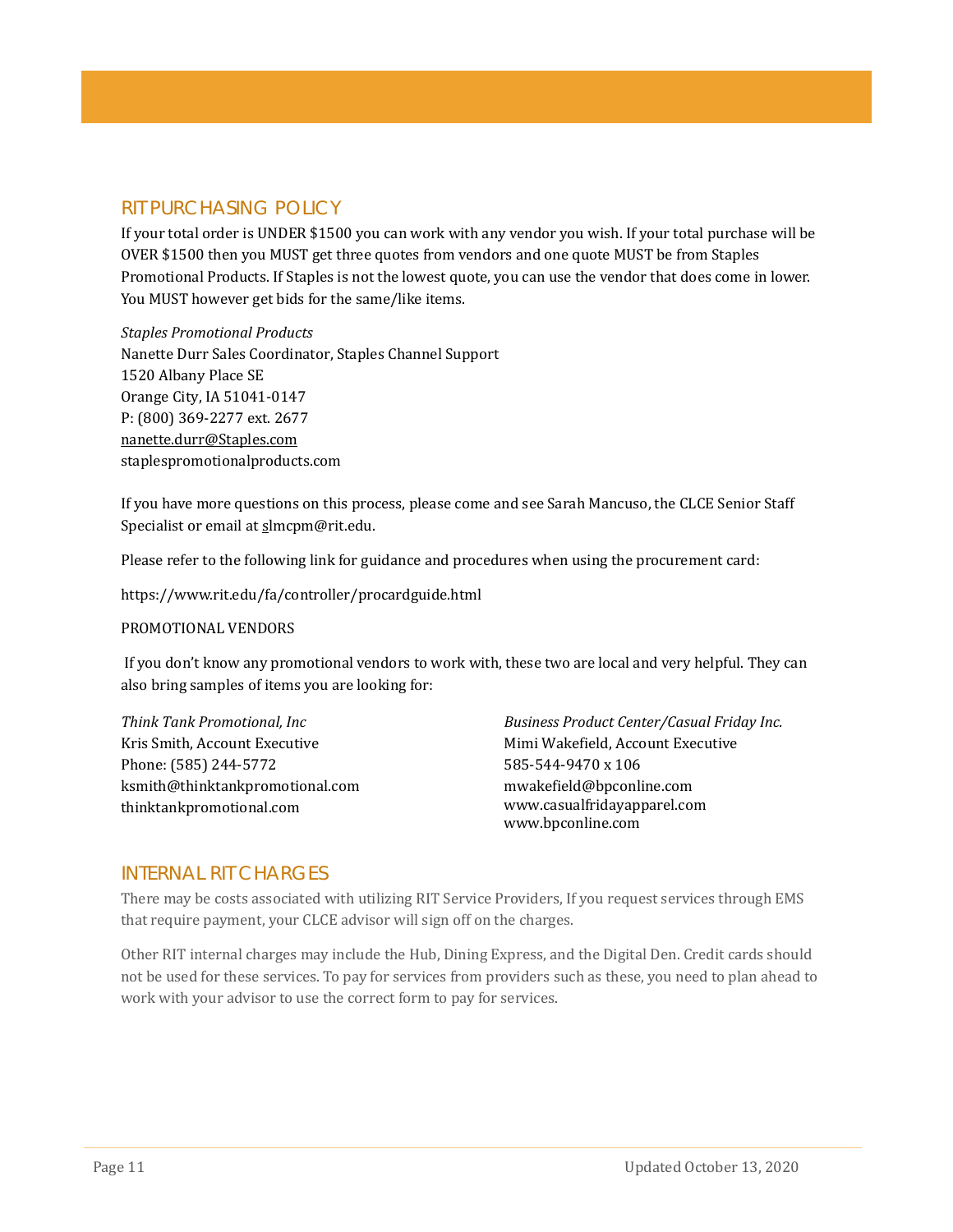### **CONTRACTS**

Any time the services of a performer or speaker are needed at an event, an RIT performance agreement must be created and used to acquire the services of the performer. To begin the process of creating a contract, please contact your CLCE advisor before confirming services. Students may approach vendors/performers/service providers, etc. to gather information and discuss costs. However, students are not permitted to sign any contract or agreement that legally binds the university. **All contracts and agreements must be signed by a university official.**

Common performers and/or vendors that would require a contract include (but are not limited to):

- DJs
- **Musicians**
- **Comedians**
- Speakers
- Visiting Instructors (dance, performance, exercise, etc.)
- Inflatables/Novelties (such as from Blue Apple Productions or Adventures in Climbing)

Performers or vendors may also issue their own contract. In these instances, the RIT performance agreement must also be utilized as well.

#### **WAIVERS**

Whenever there is inherent risk involved with an activity, Affiliated Student Groups will need a waiver to be signed by all participants. To begin the process of creating a waiver, please contact your CLCE Advisor. Waivers are also required any time that a vehicle is used in any capacity.

#### RAFFLE RILES AND APPROVAL PROCESS

Raffles are games of chance in which people purchase consecutively numbered tickets for the chance to win a prize. Raffles are governed by, and must be conducted in accordance with, all rules and regulations specified under state and local laws. New York law has strict rules about raffles but does allow not-forprofit organizations to conduct raffles and Henrietta Town law requires that certain raffles conducted in the Town of Henrietta be licensed.

In order to determine if a raffle must be licensed, RIT requires that every raffle be approved by the RIT Office of Legal Affairs or the RIT AVP for Compliance and Ethics before any tickets are sold. Raffle Approval Forms must be submitted no less than seven (7) days before the raffle drawing date or the raffle will not be approved.

For more information visit www.rit.edu/fa/legalaffairs/content/frequently-asked-questions#Raffles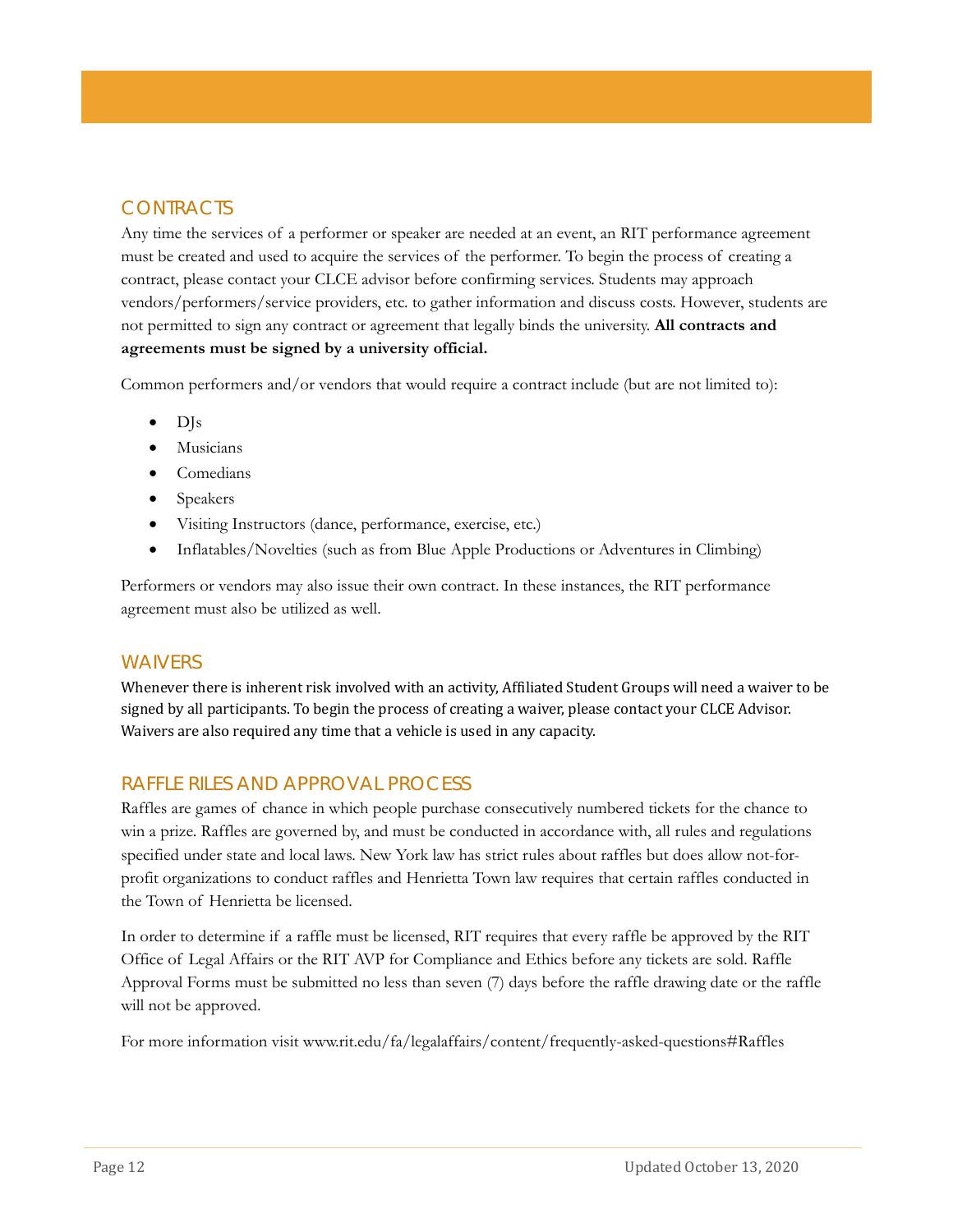#### RIT EVENTS

Up to five students from each CLCE Affiliated Group will have the ability to reserve space and request services for events with RIT service provides through the RIT Events system.

Three times a year, the CLCE will contact the president to review which five members of the group should have access.

#### PRINTING

Each Affiliated Group receive up to 200 free copies per year from the CLCE. To have copies made, please contact lead@rit.edu.

#### EMAIL

CLCE Affiliated Groups get access to an RIT organization email account and RIT web space. To request access, please contact your CLCE advisor.

#### ACADEMIC EXEMPTIONS

Participation in club activities, sporting events, conferences, etc. do not exempt a student from academic requirements of the institution. It is the responsibility of the student to make prior arrangements with their professor or advisor if missing class due to extracurricular involvement. Center for Leadership and Civic Engagement staff will only assist in providing documentation of participation in an outside event if a clear case can be shown that the student is an active member of the club and listed on the roster.

#### DVD/VIDEO COPYRIGHT LAW

Federal copyright law restricts the use of DVDs/videocassettes for private showings and prohibits their public performance without prior written consent of the holder of the copyright. A public performance includes, but is not limited to, showing a motion picture in a location open to the public, showing a motion picture to a selected group of people gathered in a location not open to the public (i.e. residence hall floor or lounge), or showing a motion picture by broadcast or transmission. Student organizations choosing to publicly show a motion picture in any form (film, VHS video, DVD, etc.) must secure a license from a booking agency. Videos or DVDS that are rented or purchased from a retail outlet are for home use only and cannot be shown on campus without the appropriate license from an approved booking agency. Event must also be registered in RIT Event Process.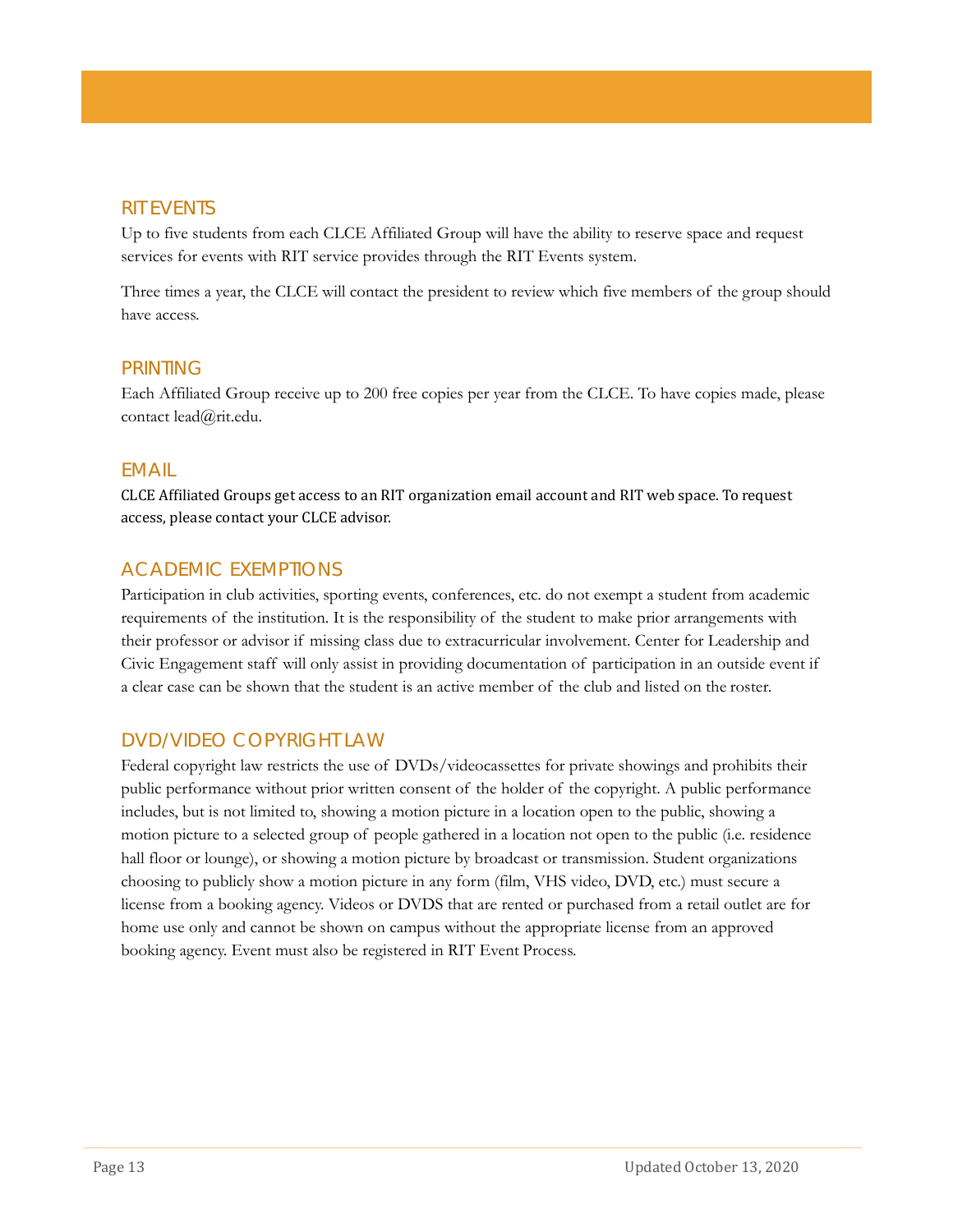### USING UNIVERSITY LOGOS

RIT has registered its names, initials, logos, and trademarks as a means of protecting them from unauthorized use and abuse. Permission is required before they may be reproduced. The use of the University's marks on a website or t-shirt is also protected by federal trademark laws. For club t- shirts, and other items printed with designs/logo, all designs must be pre-approved by Alex Tubridy  $(ab<sub>tr</sub>li $(a<sub>tr</sub>li<sub>tr</sub>li<sub>tr</sub>li<sub>tr</sub>)$  before ordering. This must be done before each order is placed. The use of the RIT$ name (not official trademark logo) is required on all t-shirts, flyers, etc. used when advertising club purposes, and there are restrictions on the RIT tiger as well. The RIT Athletics Tiger is unable to be used by the students without prior approval from University Publications. Please refer to the University Publications page when consulting your group about what is appropriate and what is not.

#### ANNUAL RESPONSIBILITIES

It is the responsibility of established student organizations to complete all annual responsibilities with the CLCE each academic year to maintain their affiliation status. Affiliation requires the following:

- Maintain up-to-date information and roster on your organizations Campus Groups page
- An updated E-board Roster on file within the CLCE office
- Participation in required CLCE Student Organizational Training
- Compliance with the Code of Student Conduct and all other applicable policies of RIT
- An application for annual budget. The template for the budget will be provided to you by the Civic Engagement Coordinator.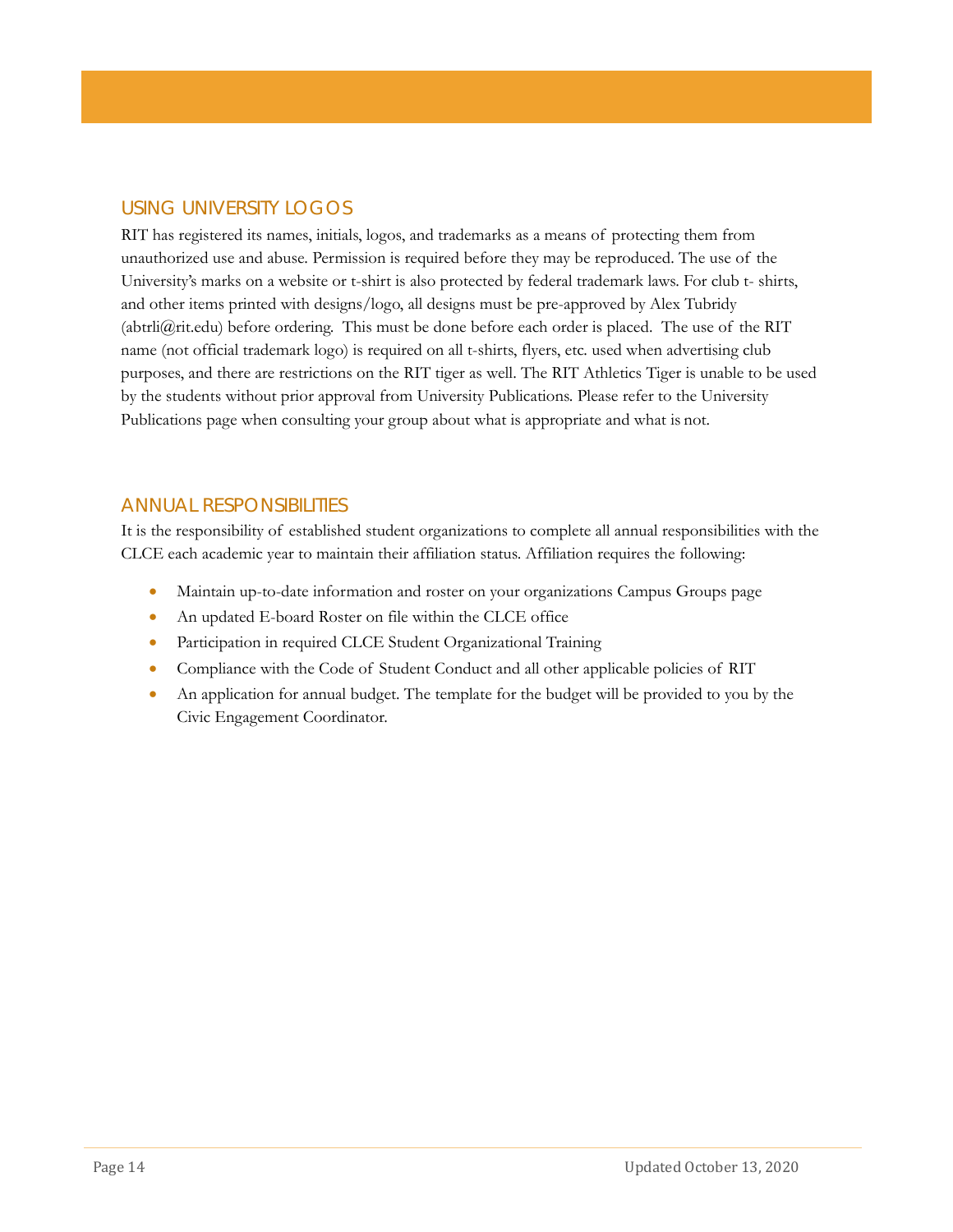# Affiliated Group Finances

All groups are given a specific account number and budget line through CLCE. All financial transactions of any nature are required to be run through your club account only, unless funded through an individual department. At any time a group may request to see the amount that is remaining in their group budget account.

#### BUDGET REQUESTS

Every year, groups may apply for a budget. The budgets are due at a date set by the CLCE advisor (generally due September) and are noted on the group Important Dates list at the beginning of the year. If your group misses the budget request period the group will need to wait until the following year to request funds; funds are not automatically given or awarded from year to year but need to be requested annually.

### REQUESTING THE CREDIT CARD

To request the use of a credit card, you must submit an expense request in CampusGroups within at least 48 hours of when you would like to use the credit card.

There is no guarantee that a credit card will be available when you need it, but the earlier you request a card the more likely one will be available.

\*Only students that have attended the CLCE Financial Training can request and check out the credit card.

#### USING THE CREDIT CARD

There is a tax exempt card included with the credit card for you to use. Typically, businesses do not keep a copy, but if you are going to more than one store, you will want to request additional forms to take with you. You should include this when you request to use the credit card.

When you go to check out, always start with letting the cashier know that your purchase is tax exempt. Each store has different ways of processing tax exempt purchases, so it is a best practice to make it known from the beginning. Below you will find some tips for specific stores:

Walmart – When checking out, you will need the Walmart Tax Exempt Identification Card that is included with the credit card. Show this to the cashier at the beginning of the transaction.

BJs – Make sure you have your RIT ID and show this to the cashier with the CLCE credit card at the beginning of the transaction.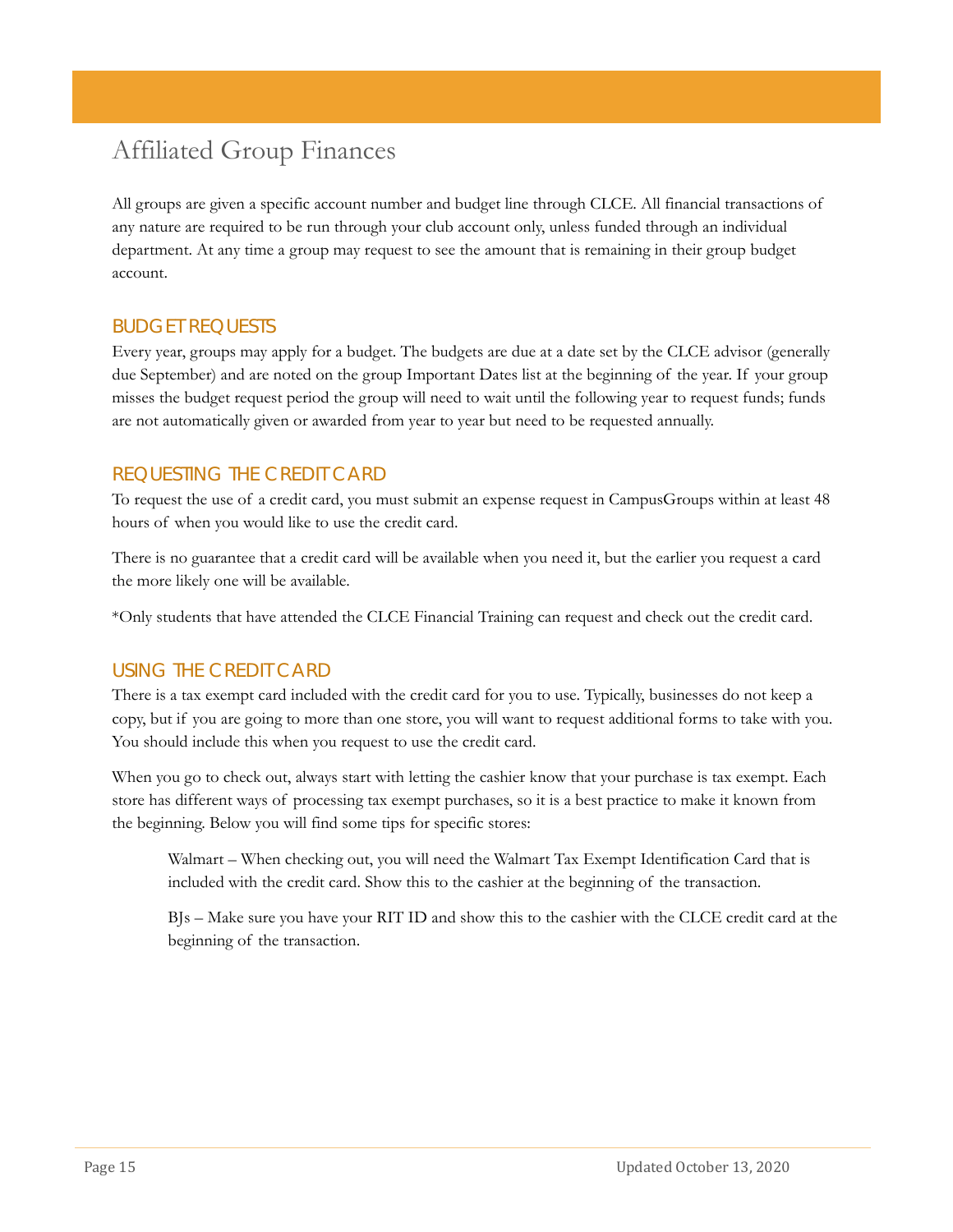#### CREDIT CARD PENALTY

CLCE Department Credit Card can be loaned out for group use for 24hrs. The card must be signed out and signed back in within this window. When the card is returned it must be returned with an itemized receipt that does not have any tax on it. Failure to follow procedures will result in the following sanctions:

1. If credit card is turned in late or without receipt the first time is a warning.

2. If credit card is turned in late or without receipt the second time the club will receive a written warning.

3. If credit card is turned in late or without receipt a third time then the individual student has their credit card privileges revoked for the remainder of the academic semester.

#### TRACKING YOUR BUDGET & EXPENDITURE REQUESTS

The CLCE maintains the official record of each student group's financial account. Additionally, each student group must track their account using the Accounting Book feature (located under the "money" tab) on their Campus Groups page. To ensure the balance in the accounting book accurately reflects the official record, a financially certified officer should submit a revenue/expense request for every transaction. To do so:

1. Navigate to the "accounting book" page located under the "money" tab on your group's Campus Groups page.

2. Select "request payment" and provide the requested information in the pop-up window. **Please ensure all expenditure/revenue requests are input under the current year's budget.**

2.a. The CLCE will assume that all expenditure requests will be applied to CLCE budgeted funds. If group funds need to be utilized, the requestor will receive an email notification.

3. Provide the requested information in the follow-up survey that is displayed. This will collect more information on the expenditure/revenue request itself, including the type of payment you intend to use for expenditures.

4. Once submitted, your request will be sent to the Civic Engagement Coordinator and Sr. Financial Assistant for approval. If modifications to your submission are required, you will be contacted via email. Once your request is approved, you will be notified via email. Approval of your request will be reflected in your group's accounting book.

#### TRANSPORTATION

Contact Parking & Transportation for van needs. When registering an event with EMS, indicate your need for a van

Parking & Transportation Driver Certification Required: Yes

Fee: Gasoline (Tank must be filled upon return otherwise Parking & Transportation will fill at a cost of \$4.50 per gallon. A penalty may also be charged of \$25.00)